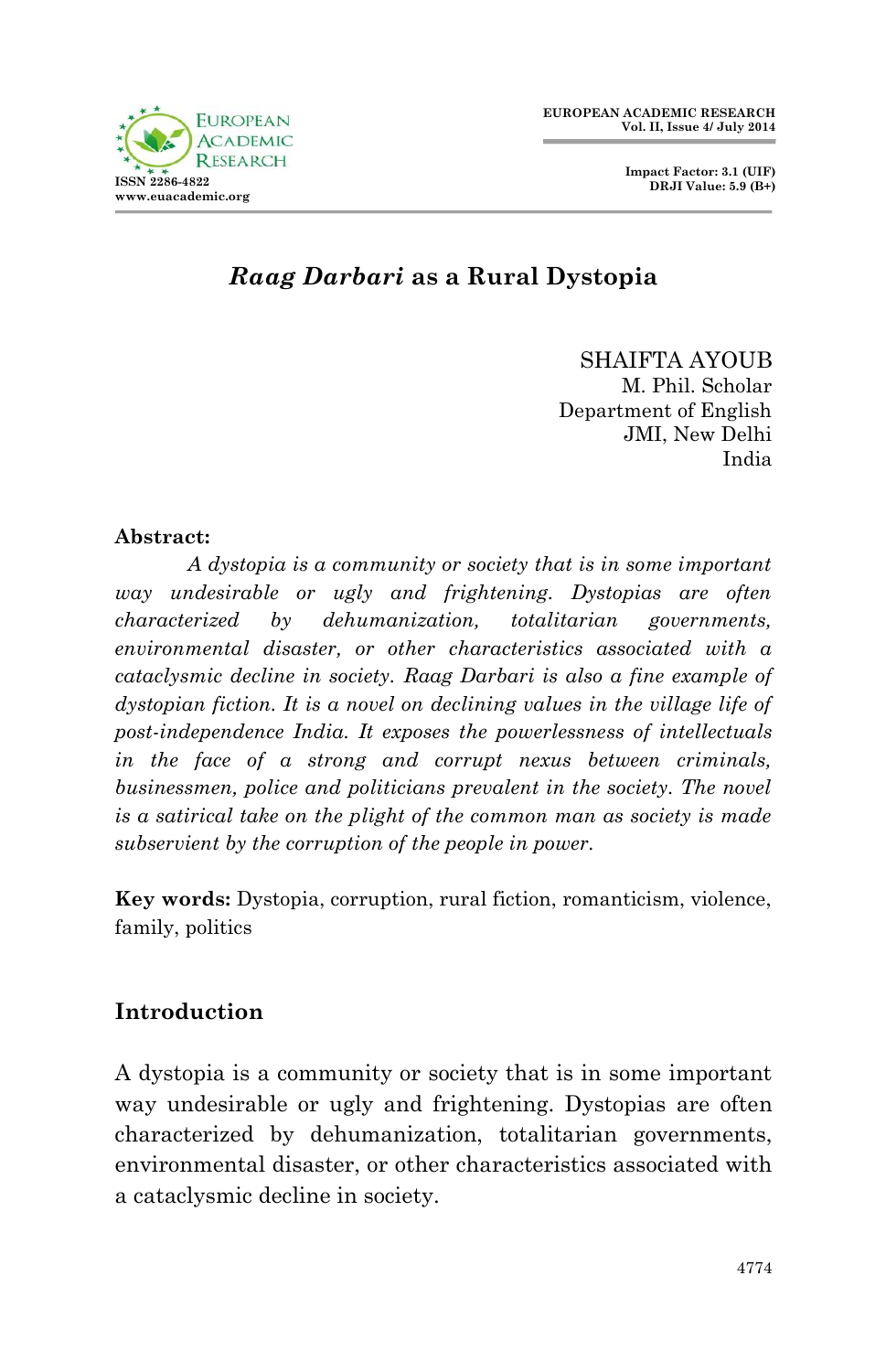Raag Darbari is also a fine example of dystopian fiction. It is a novel on declining values in the village life of postindependence India. It exposes the powerlessness of intellectuals in the face of a strong and corrupt nexus between criminals, businessmen, police and politicians prevalent in the society. The novel is a satirical take on the plight of the common man as society is made subservient by the corruption of the people in power.

Raag Darbari graphically presents a realistic portrayal of Indian village life. The novel is set in village called Shivpalganj, a few miles from a large town somewhere in the Awadhi-speaking region of Uttar Pradesh. The action takes place over the six months period during which Rangnath, a young research student, comes to stay with his uncle to convalesce after an illness. On the one hand, it is a novel of Indian village life which belongs to a tradition of rural fiction extending back to Premchand's generation of pre-Independence times but on the other hand it has the destructive intention of satire, aimed at ridicule rather than correction or integration and presenting a wilful obstruction to the further progress of its own genre.

# **Romanticising the Rural**

There is an inherent tendency in literature to describe the urban space as synonymous with corruption, immorality and selfishness whereas rural is always romanticized as innocent, heavenly and a place where one can escape from the ugliness of hollow city values. Like Yeats in his poem, "The Lake Isle of Innisfree" voices his innermost wish to leave the city and go to a remote place where life is simple and the beauty of mothernature is all around. He says,"I will arise and go now, and go to Innisfree "(Yeats 1190).

The poem expresses the idea that nature provides an inherently restorative place to which human beings can go to escape the chaos and corrupting influences of civilizations. The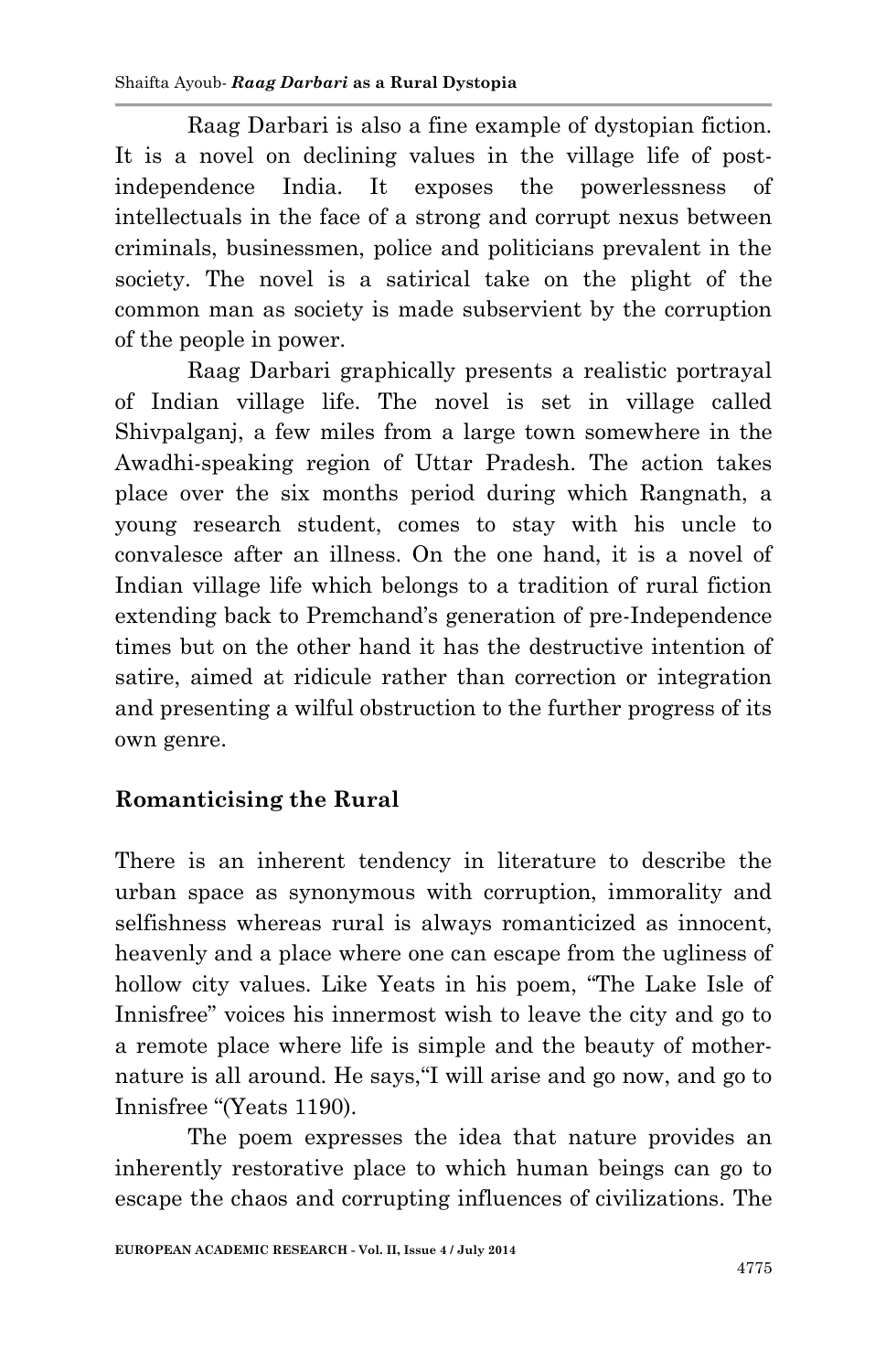speaker of "The Lake Isle of Innisfree" exercises this faculty by daydreaming about life in the country.

William Wordsworth also wrote in a sonnet that "the world is too much with us," (Wordsworth 802) meaning that the human mind and heart are too preoccupied by the material or worldly seductions of urban living. He also valorised the rural space and it is only in the countryside where he experienced his moments of epiphany.

The idealization of rural space is ubiquitous not only in English Literature but also in Indian Literature. There is a yearning and desire to dwell in villages which seem innocent, honest and close to nature.

Satendra Singh in his essay, 'The Urban Experience: The Indian Novel' foregrounds in some urban novels a longing for the countryside where the frustrated urban dweller wants to escape the ugliness, brutality and moral corruption of cities.

> The city is seen as a dinosaur swallowing and assimilating the surrounding areas for industrial expansion [Sudhin Ghose's And Gazelles Leaping (1949), Cradle of the Clouds (1951), The Vermillion Boat (1953) and Flame of the Forest (1955)] and the rural-urban conflict is depicted as a conflict between good and innocent on the one hand and evil, lawless acquisitiveness and calculation on the other (248).

> Dixit's Kata Hua Aasmaan (1971) depicts Bombay, the city of Midas, as a destination for the fortune hunting migrant who from all over the country flock into it and are immediately plunged into a world of Pandora's box with ever recurring insolvable problems that determine life and living in the city. Life is trapped in a maze of uncertainties and try as one may, there is no escape from the economics determined failures and frustrations. So pervasive is the absurdity of the relentless cut-throat competition and obsession with economic success that the hero, Nautial reflects meaningfully, "Once all lived in villages and were happy. Why don't they listen to Gandhi baba?"(250-251)

Shrilal Shukla also in his novel Raag Darbari amidst sketching a harrowing portrait of the village called Shivpalganj gives a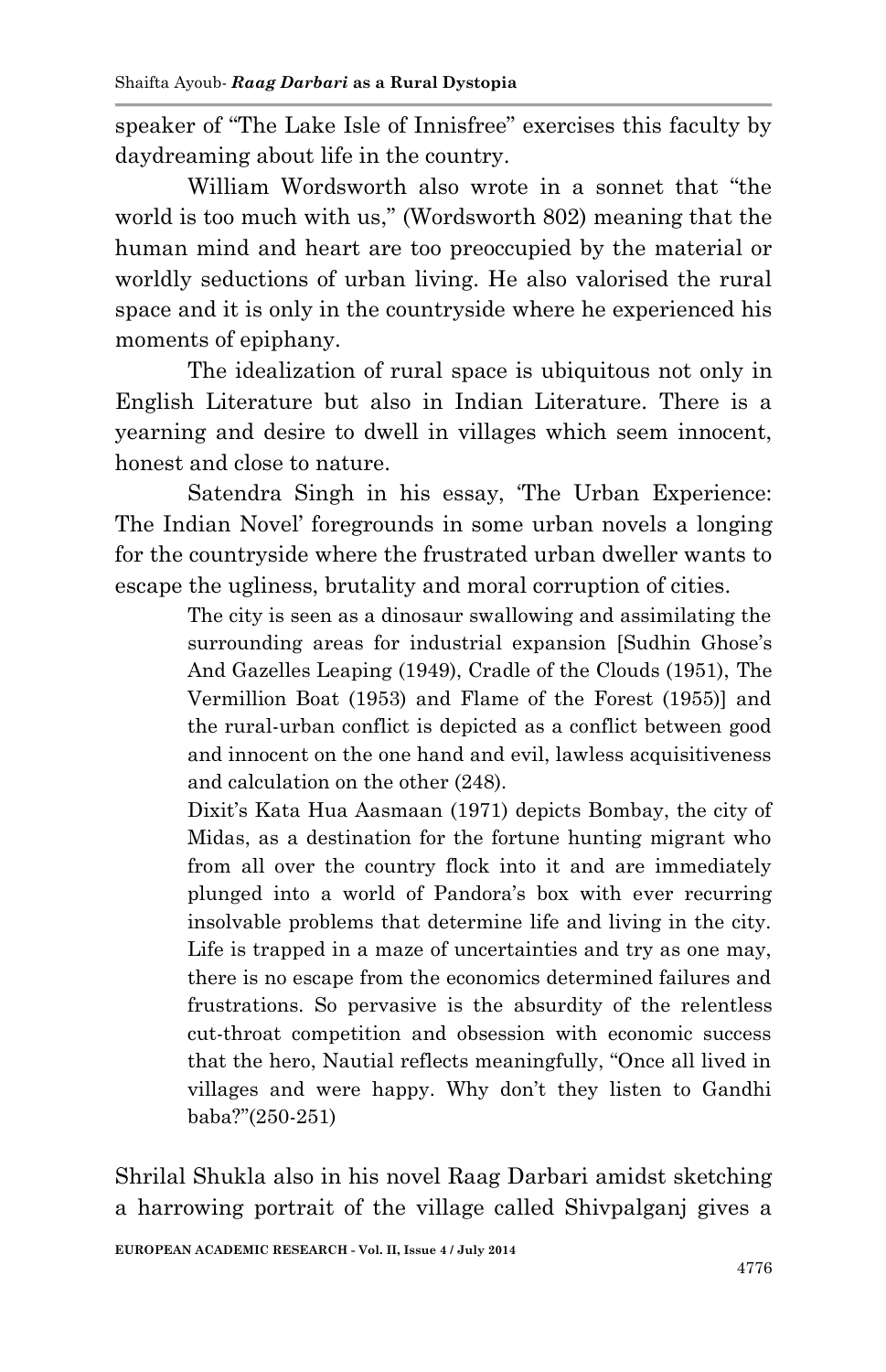contrasting picture of past where the village was viewed through rose-tinted glasses as a perfect setting for writing poetry- a space divorced from filth and unpleasantness.

> In the days when white men ruled India, dak bungalows were built on river- banks, or in valleys, forests and mango grovesthat is where the poetry of Wordsworth, Rabindranath Tagore or Sumitranandan Pant came naturally to mind. Such things as dust and bustle, cholera, small pox and plague, starvation and poverty , ugliness, bad manners and unpleasantness found it very difficult to reach them (Shukla 329).

In contrast to past idealizations Shrilal Shukla depicts the village life in Shivpalganj with extreme realism, concentrating on the gruesome physical environment where pigs, dogs and men co-exist, and life is perpetually a hellish hand-to-mouth existence.

#### **Rural fiction and Realism**

Raymond Williams, in his theoretical work *The Country and the City*, describes how the 'real history' of the country has been 'astonishingly varied' and warns against generalizations and idealizations, the same 'certain images and associations' which overlook the multiplicity and complexity of rural life (Rosie 80).

Even though the city was increasingly represented and seen as a place of ambition, dishonesty, commotion and greed, Williams argues that there is a danger in romanticizing the rural through association and comparison, and that by adhering to the country and city as polar opposites, surface similarities emerge at the expense of valid ones.

His novel, Border Country (1960) can be discussed as an extension of his theoretical work, in which he professes many of his ideological views concerning the rural. Williams is critical of previous novelists in their depiction of rural life, feeling the pastoral has been 'marginalized by generations of literati.' He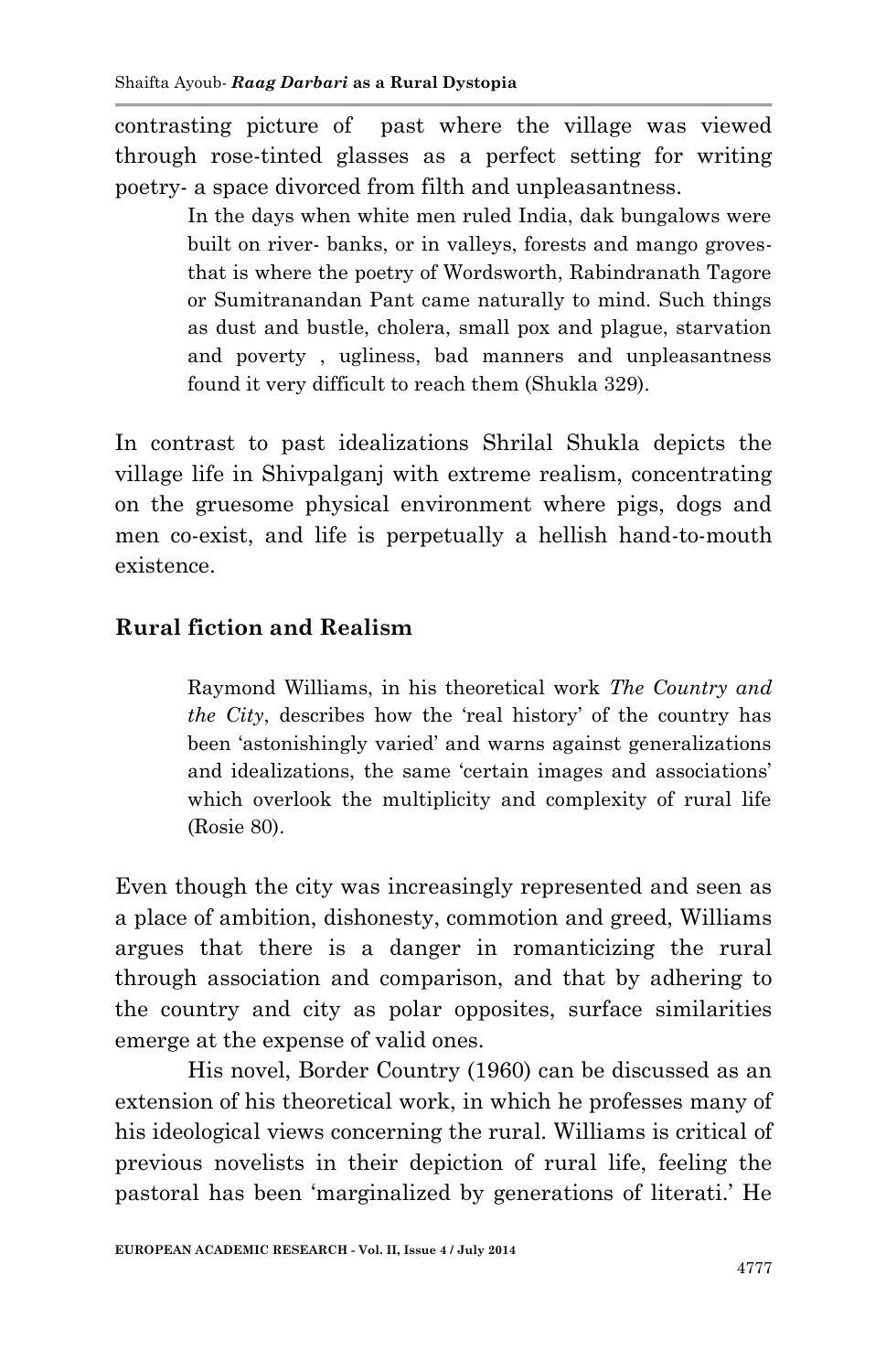evidently hoped to present as truthful a representation of rural life as he could to present an honest depiction of the contemporary social community.

Indian novels too have increasingly turned to representing rural life in its stark reality. In addition to work produced by regional artists, the work of writers such as Munshi Premchand, in Hindi, and Sarat Chandra Chatterjee, in Bengali, reflects the everyday problems of rural communities.

Bhabani Bhattacharya's *So Many Hungers* is concerned with the peasants in Bengal during the terrible famine that devastated millions. Bhattacharya envisions a new model of an ideal village that incorporates the best of both the past and present and strives to liberate villagers from the clutches of old beliefs and superstitions (Suneetha 164)

Arvind Adiga's novel *The White Tiger* also depicts the darkness of villages. He "Has taken an exhilarating ride through the darkest alleys of modern India" (Prasannarajan 7). The village is depicted as 'a place where basic necessities such as clean water, a home, money and health are routinely snatched away by the wealthy, who live up there in the Light" (Rushby). Thus, the novel becomes, as its blurb tell us, "a tale of two Indias— India of Darkness and India of Light." Adiga like Shrilal Shukla in Raag Darbaari debunks the election process in Indian democracy. The protagonist of the novel, Balram sets out to give an account of election fever—the awe-inspiring splendour of one billion people casting their votes to determine their own future. Surprisingly the Great Socialist, against whom a total of ninety-three criminal cases—for murder, rape, grand larceny, gun smuggling, pimping, and many other minor offenses—are pending, engineers elections and remains the boss of the Darkness for decades. In Balram's own words,

> He had come to clean things up, but the mud of Mother Ganga had sucked him in. Others said he was dirty from the start, but he had just fooled everyone and only now did we see him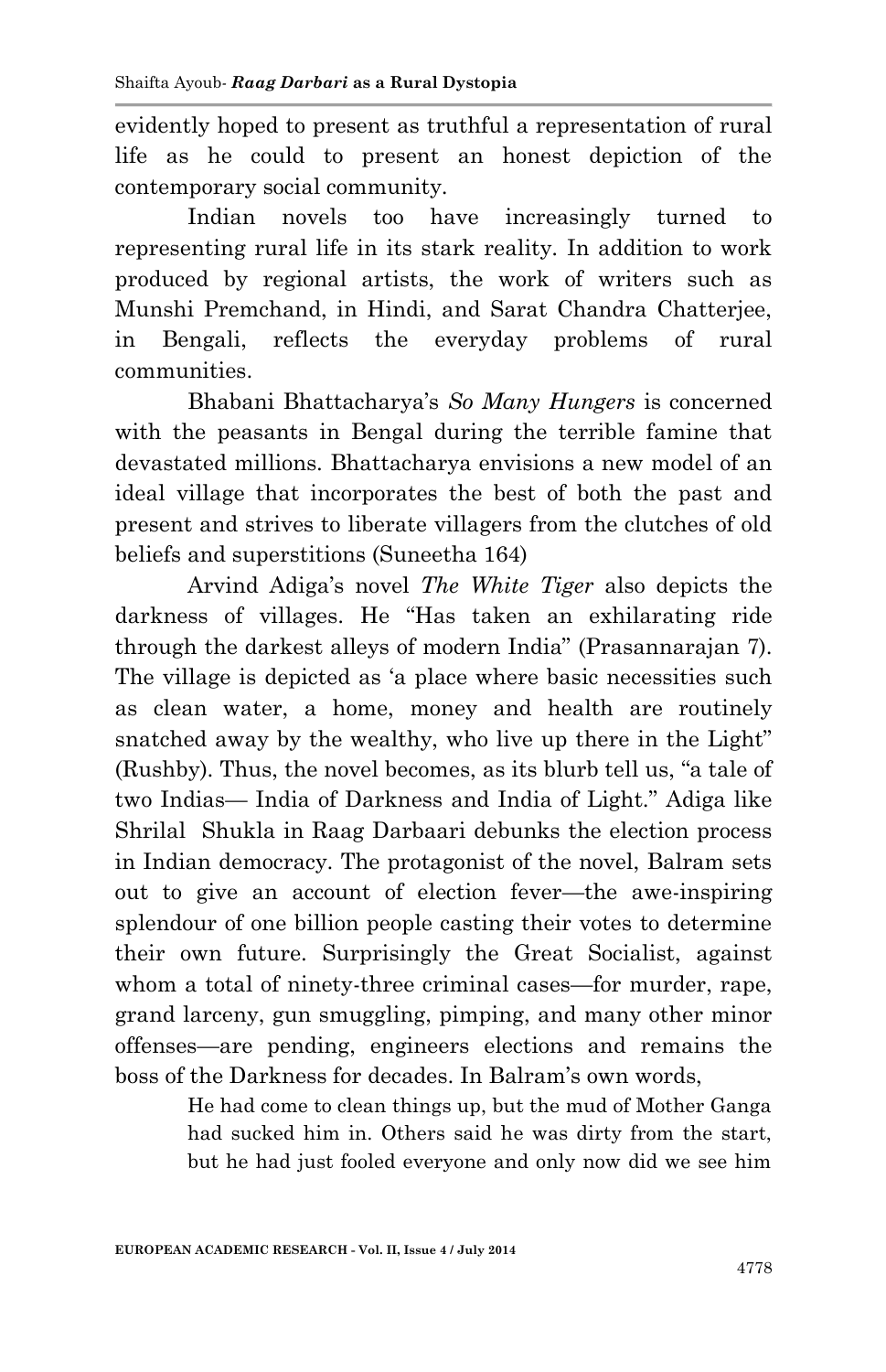for what he was. . . . He had ruled the Darkness, winning election after election (Adiga 97).

When the elections are held the villagers discuss them like eunuchs discussing the Kama Sutra*.* Election rigging is a perennial phenomenon, usually accompanied by violence.

In Rabindranath Tagore's, *Gora,* the protagonist is disillusioned after visiting the village Char-ghose-para, after realizing the meaninglessness of all his ideal expectations about the rural areas. Gora's illusion of a unified sense of community in villages is crushed when he experiences the factionalism that religion has caused there. The grim reality of villages demythologizes the idealistic rural organic community as a castle in the air.

> Gora's two visits to the village of Char-ghose-para also made him aware of the absurdity of his rural nostalgia. When Gora returns to Char-ghose-para again, he realizes that the traditional values he had idealized for so long will not bear close scrutiny in real life. Religion instead of being a sustained faith is reduced to divisive pressures and stifling rituals. The organic community is an impossibly romantic dream. The village he saw was riddled with exploitation and cruelty (Mukherjee 145).

# *Raag Darbari* **and Dystopia**

Famous depictions of dystopian societies include *Nineteen Eighty-Four,* which takes place in a totalitarian invasive super state; *Brave New World*, where the human population is placed under a caste of psychological allocation; *Fahrenheit 451,* where the state burns books out of fear of what they may incite; *A Clockwork Orange*, where the state undertakes to reform violent youths; *Blade Runner* in which genetically engineered replicants infiltrate society and must be hunted down before they injure humans; *The Hunger Games*, in which the government controls its people by maintaining a constant state of fear through forcing randomly selected children to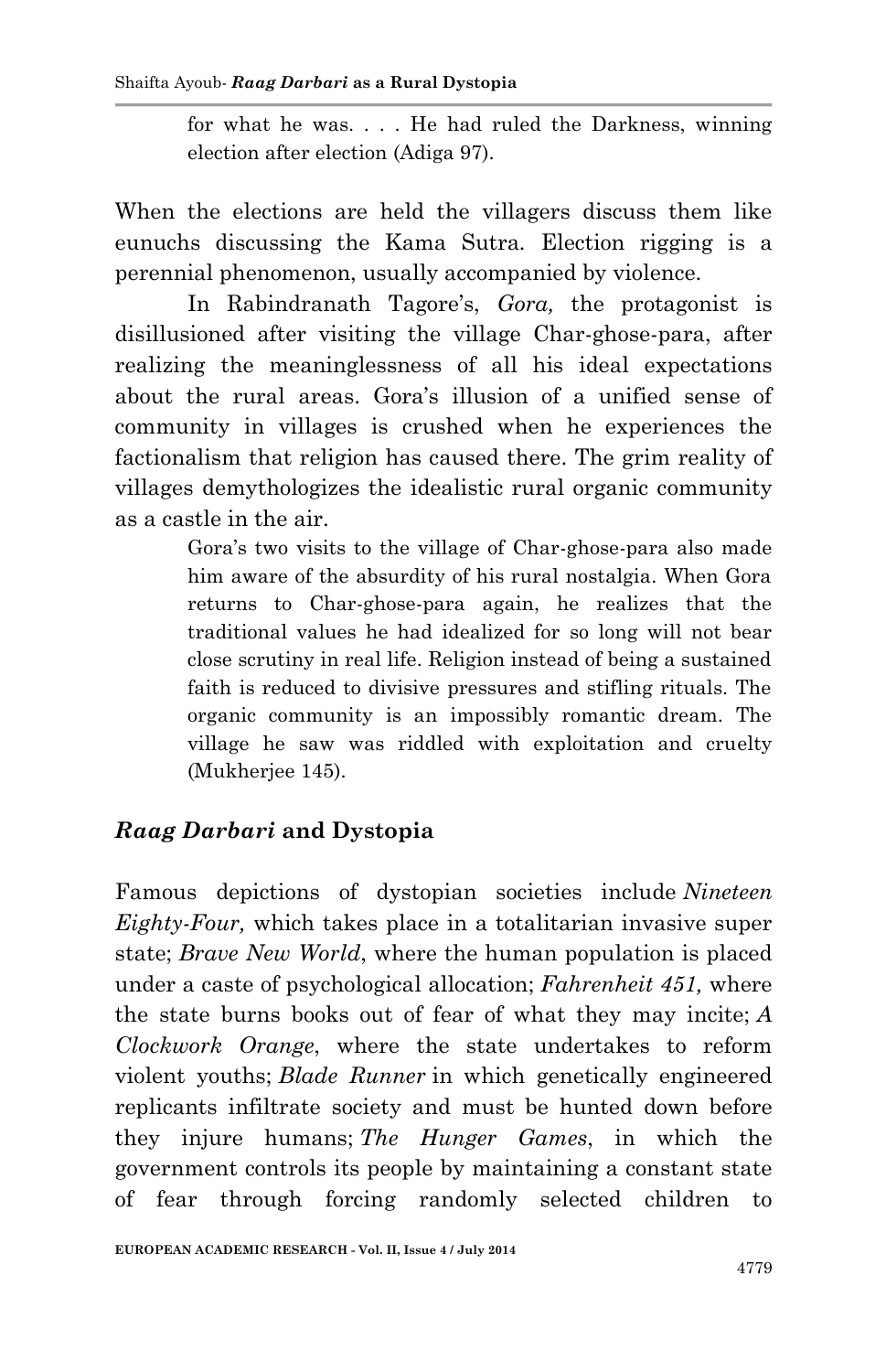participate in an annual fight to the death; *Logan's Run*, in which both population and the consumption of resources are maintained in equilibrium by requiring the death of everyone reaching a particular age; *Soylent Green*, where society suffers from pollution, overpopulation, depleted resources, poverty, dying oceans, and a hot climate. Much of the population survives on processed food rations, including "soylent green"; and "Divergent (novel)", where society loses humanity and people are sorted into five factions based on different qualities, Selflessness, Bravery, Intelligence, Honesty, and Peace and those that holds more than one quality is sort for and killed due to them not conforming and not being able to be controlled.

The title 'Raag Darbari' here is not one of the most exquisite ragas of Indian classical music but refers to the tune sung by the courtiers of a later-day-raja, a village politician. 'In Shivpalganj, that is Vaidyaji, who calls the tune to which everyone dances. The courtiers waltz in and waltz out, but the tune and the tone are unchanged (Sidharat).'

`'*Raag Darbari* is brutal in its honesty. It shocked India. It left India naked (Sidharat)'. Every page of the book is filled with humour. Dark at times, caricature at others; dry in places, slapstick in others and sometimes both at the same time. The book is not short on Shukla's rants, but these are charming rants without moral posturing. Rants against the education system, rants against planning commissions and committees, and rants against the idea of idyllic rural atmosphere.

Dystopian works of art are significantly different across and within artistic forms and genres but there are certain commonalities that they share to show the sociopolitical dysfunction. In Raag Darbari there are certain themes akin to dystopian tradition and those can be overtly recognized. There are instances in the novel which find an exact parallel in other dystopian novels and the paper analyses some of the themes in the light of other such novels.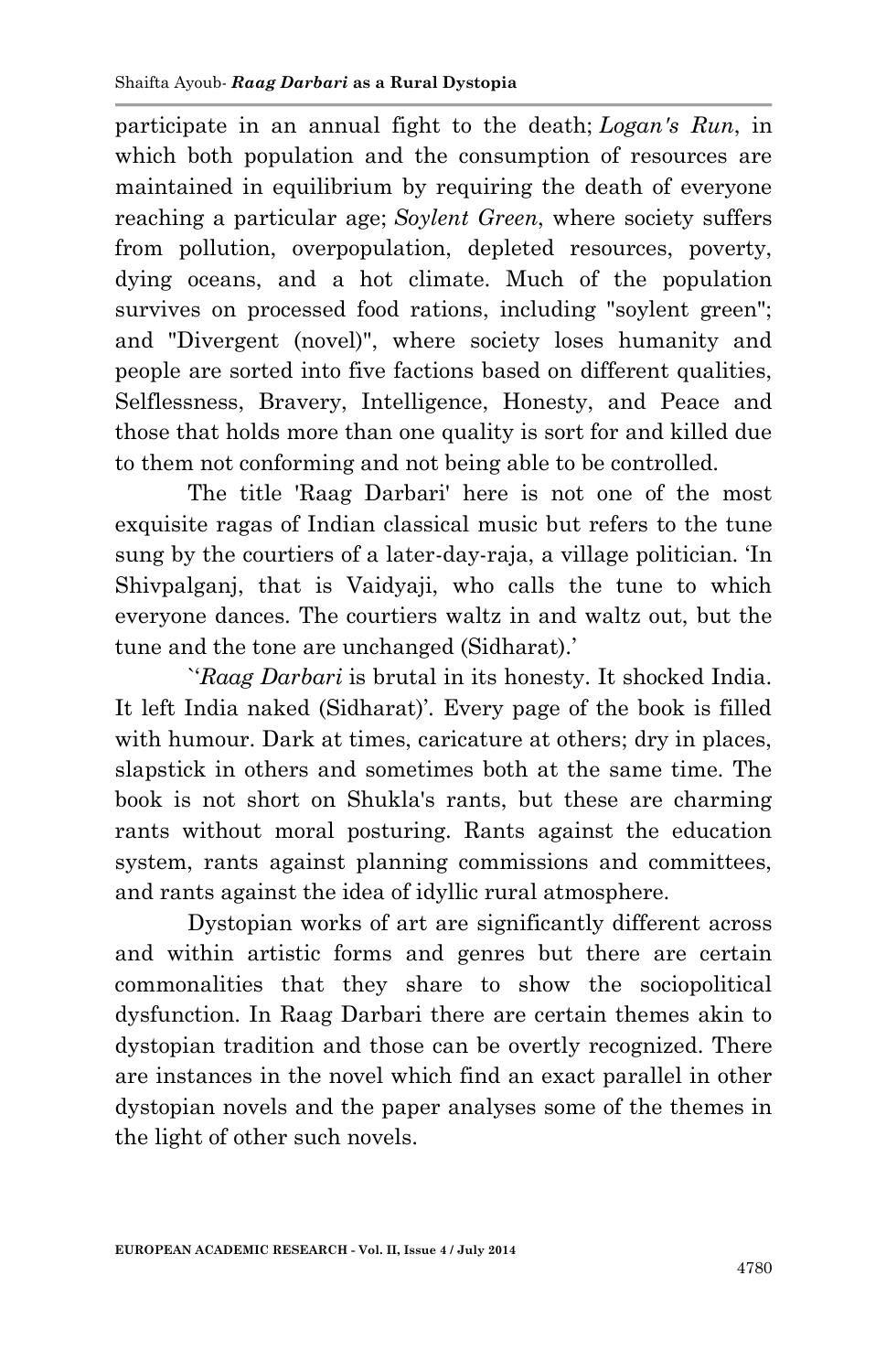# **1) Politics**

Fictional utopias are based on idealistic political principles and depict a healthy society whereas dystopias though based on same idealistic beliefs result in negative and devastating consequences for people.

In *When the Sleeper Wakes*, H. G. Wells depicted the governing class as hedonistic and shallow. George Orwell contrasted Wells's world to that depicted in Jack London's *The Iron Heel*, where the dystopian rulers are brutal and dedicated to the point of fanaticism, which Orwell considered more plausible.

Raag Darbari also portrays an unparallel painting of current socio-politico-economic condition of India though a small village, Shivpalganj.

> Shrilal Shukla describes politics at the grass roots. U.P.'s highly developed is satirized for its irrelevance to the common man, inefficiency and close connections with politicians (Wright v).

Shukla describes Shivpalganj and its denizens layer by layer, in loving detail, and plays every note of the "Raag Darbari" with which its rulers delude them into violating the precepts of decency and self-worth. He exposes, in deadpan prose, the hollow slogans of development with which its leaders befuddle the villagers. Even in real life it would be hard to find a better example of the nexus between politicians, businessmen, criminals and police, and the way they casually eviscerate all the values that people hold dear.

Vaidyajibeing the apex man of the village is most respectable and winner of all the power play and has always defeated everyone in this game whomsoever has rose against him. The respect and luxuries of life that anyone can command is through corruption, nepotism and favouritism only. All those who try to be lawful or deny the existence of any of the above three will have to pay a hefty price. Vaidyaji treats the Changaamal Inter-College management committee, the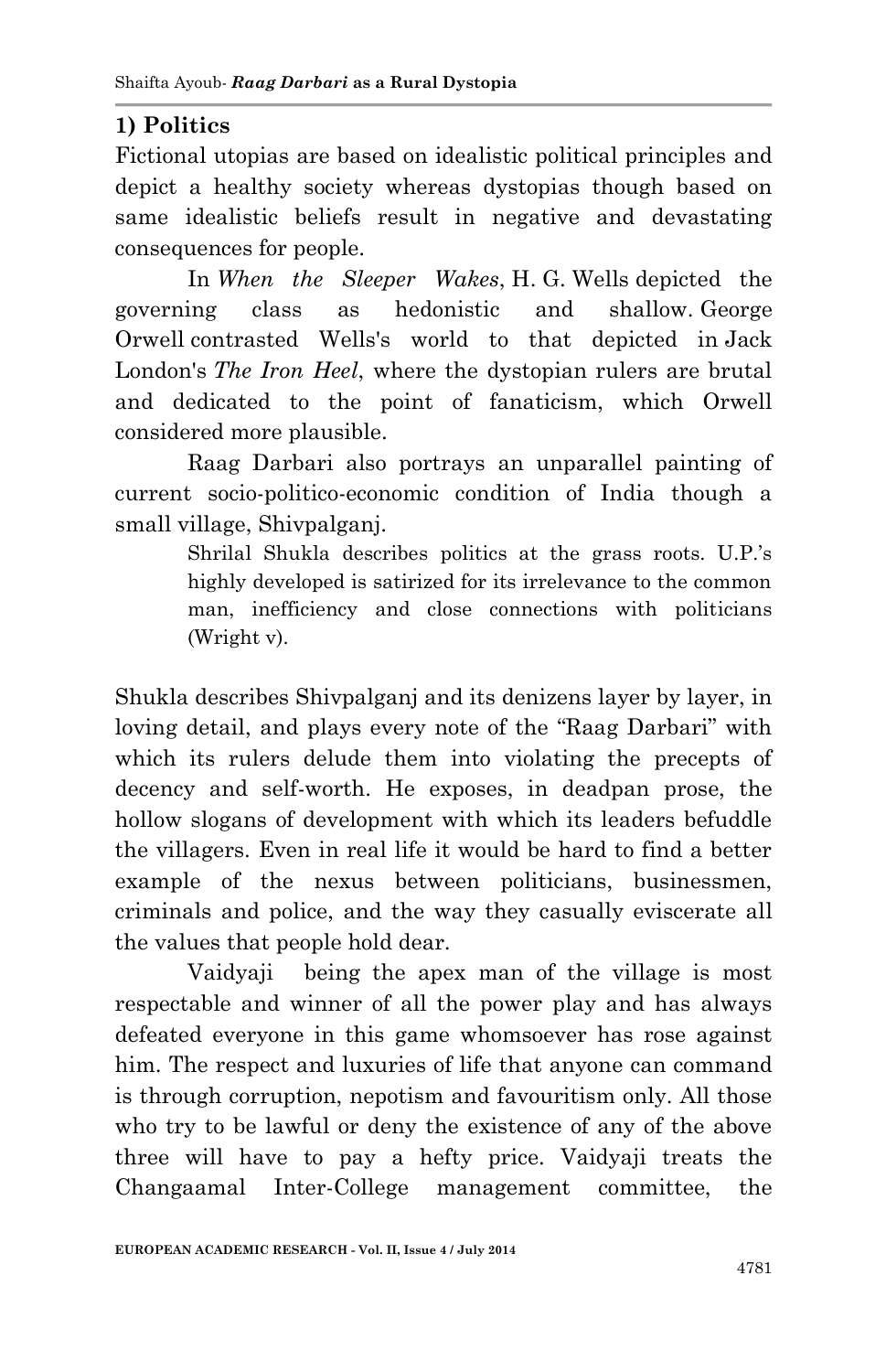cooperative society and the village panchayat as his personal fiefdom, but he does represent, in an intimate way, independent India's "democratic administrative culture."

The election tricks that are described in the book deride the idea of democracy and self-rule and expose it as a façade. There the three instructive tricks discussed in the novel which help in winning an election: the Ramnagar trick, the Nevada trick, the Mahipalpur trick. Ramnagar trick becomes useful when two main candidates are from the same caste and command similar respect, in the Nevada trick the Brahmin candidate uses the services of a babaji, his ganja and *bhang* to get the better of the rising Shudra.

The Mahipalpur trick started as an accident, but just like Newton found the truth of gravity in an accident, this scientific method was used extensively. The election commissioner could -- on the insistence of one of the candidates -- have his watch run fast by an hour, and the said candidate could make sure all his votes had been cast by an hour before the scheduled close, giving him a head start. In *Raag Darbari*, Vaidya *ji*, a kind of feudal lord, uses the Mahipalpur trick to beat the Nevada trick, the modern scientific philosophy to fight the winds of change.

When Vaidyaji discovers that things aren't happening as he wants because he's lost control of the village panchayat. He finds a solution right away, his bhang-maker (a drink of crushed marijuana leaves) and servant Sanichar (real name Mangaldas) as head of the village committee.

> He (Sanichar) pulled himself together and said, "Arre, no, Maharaj! It is enough that you have considered this unworthy creature worthy of such a thing! But I don't deserve this honour!"

> Sanichar was amazed at his own erudition. Then Badri wrestler spoke, 'Abeh, don't start blabbering now. People only talk like that after they become Pradhan. Until then, just keep your mouth shut, Sanichar! We agree that you aren't fit for the job, but what does that matter? It's not as you are making yourself Pradhan. It's the people who are making you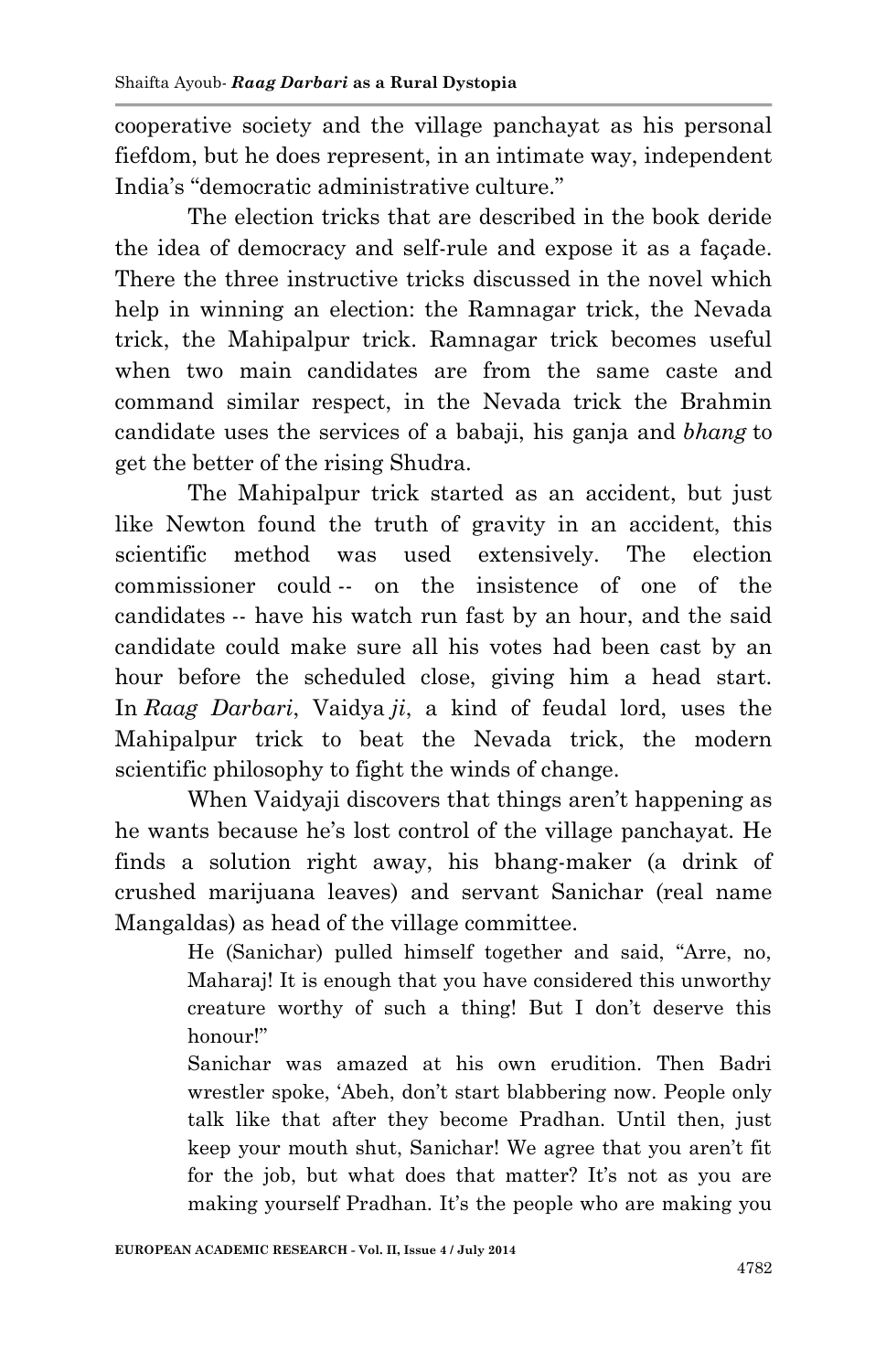Pradhan. The people will do as they please. Who are you to interfere?'(Shukla 106-7)

Sanichar's elevation shows how hollow the government slogans about strengthening panchayat raj really are. As the narrative proceeds it shows the real faces and intentions behind this posturing. (Sidharat)

Also Vaidyaji winning the election for the college manager with the help of gun and muscle power ridicules the government set at micro level and invites retrospection of such possibility at the macro level as well.

## **2) Family**

The moral theme of rebellious children denouncing their filial responsibilities is a remarkable feature of dystopian novels. Fictional dystopias, such as *Brave New World* and *Fahrenheit 451*, have eradicated the family and deploy continuing efforts to keep it from reestablishing itself as a social institution. In *Brave New World*, where children are reproduced artificially, the concepts "mother" and "father" are considered obscene. In some novels, the State is hostile to motherhood: for example, in *Nineteen Eighty-Four*, children are organized to spy on their parents; and in *We*, the escape of a pregnant woman from One State is a revolt.

Mostly novels set in urban space show this emotional bankruptcy where there is no place for sentimental morality. Novelists have searchingly analyzed the economic impact of urbanization on the joint family. Bhagwaticharan Varma in his Bhoole Bisre Chitra (1959) attributes economic reasons to its demise. He illustrates through four generations of a family how professional and physical mobility of its members give birth to individual nuclear families, with the younger generation preferring independent control over it money and property and the older generation helplessly accepting it as the inevitable new reality.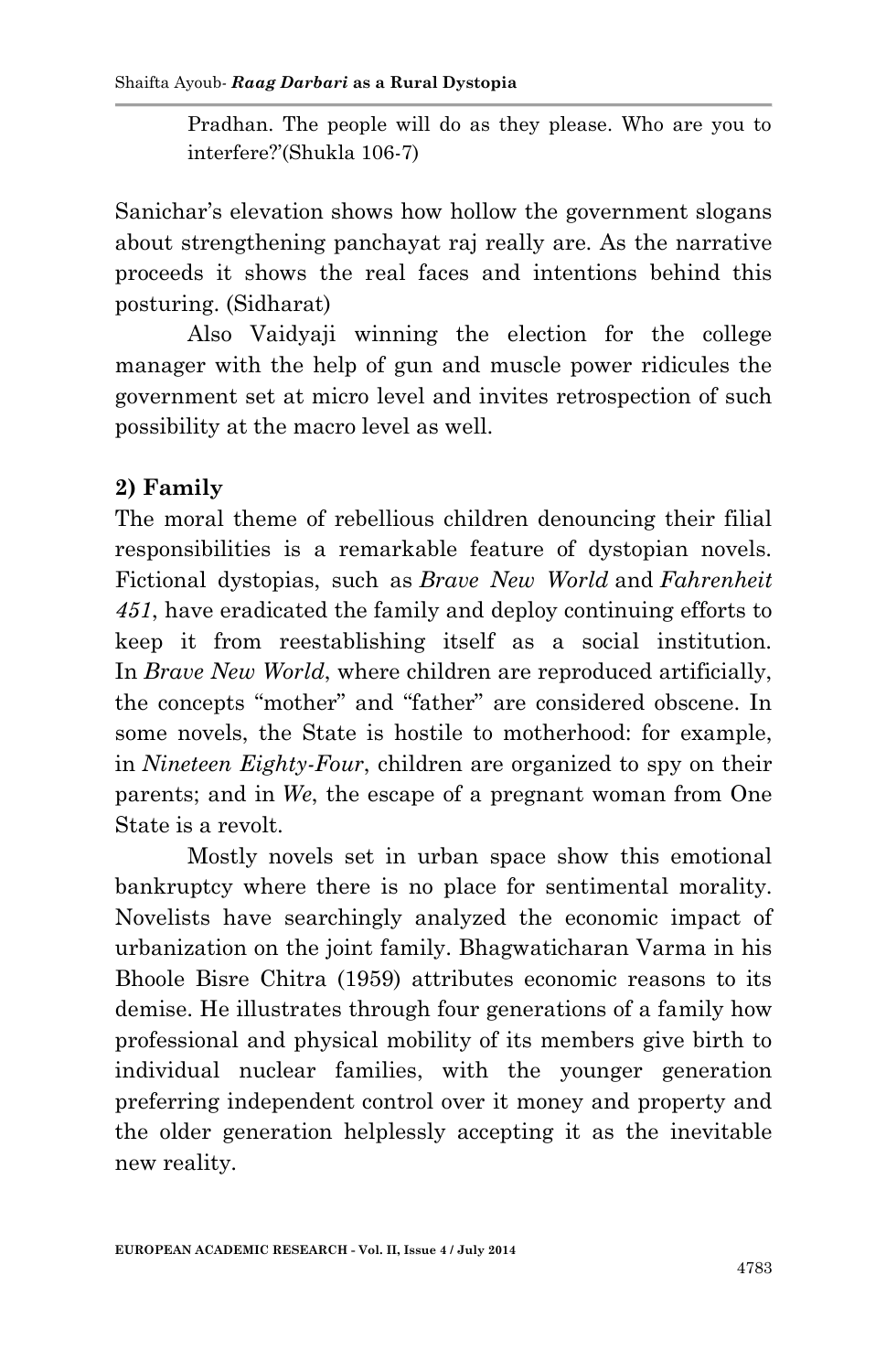Though Raag Darbari does not explicitly shows this disintegration of family but even then the relationship between parents and children is not one of blind conformity. Badri wrestler wants to marry Bela and is least bothered about Vaidyaji's consent. The filing of complaint by Kusahar against his son Chote wrestler's violent behaviour witnesses the loss of respect and reverence one has towards his parents.

> Kusahar Prasad replied, 'No, Inspector Sahib, now I'm out of shape. I don't have that wrestler's strength any more.'

'So you are suffering your son's blows in silence?'

'I've told you. I'm not up to it any more,' Kusahar Prasad addressed Vaidyaji. 'You know it in any case. Before Holi he had abused me, and I'd hit him with a cane. Then what he did was to lift me up and swing me as if he was going to throw me into the courtyard on my back. But goodness knows why, he put me down. I just collapsed onto a charpoy. Around midday he told me , "Look here, your body is weak. It doesn't have a wrestler's strength any more. When I picked you up to throw you on your back it was like lifting paddy straw. That's why I didn't throw you into the courtyard."

'From that day it's been that we don't take liberties with one another. Chote says, "If you want to die, die your own death, don't rely on me to help you. I've nothing to do with your living or dying (Shukla 281)."

This passage presents a grim picture of family life where instead of love and affection, muscle power is exercised.

## **3) Social Stratification**

Dystopian fiction frequently draws stark contrasts between the privileges of the ruling class and the dreary existence of the working classes in societies which ironically were born out of the lofty dreams of universal equality, empowerment, and social justice of their founders, typically led astray by a hamartia within humanity itself - the inability to withstand the corrupting effects and the many seductions of wielding absolute power, to become but a perverse caricature of the founders Utopian dream.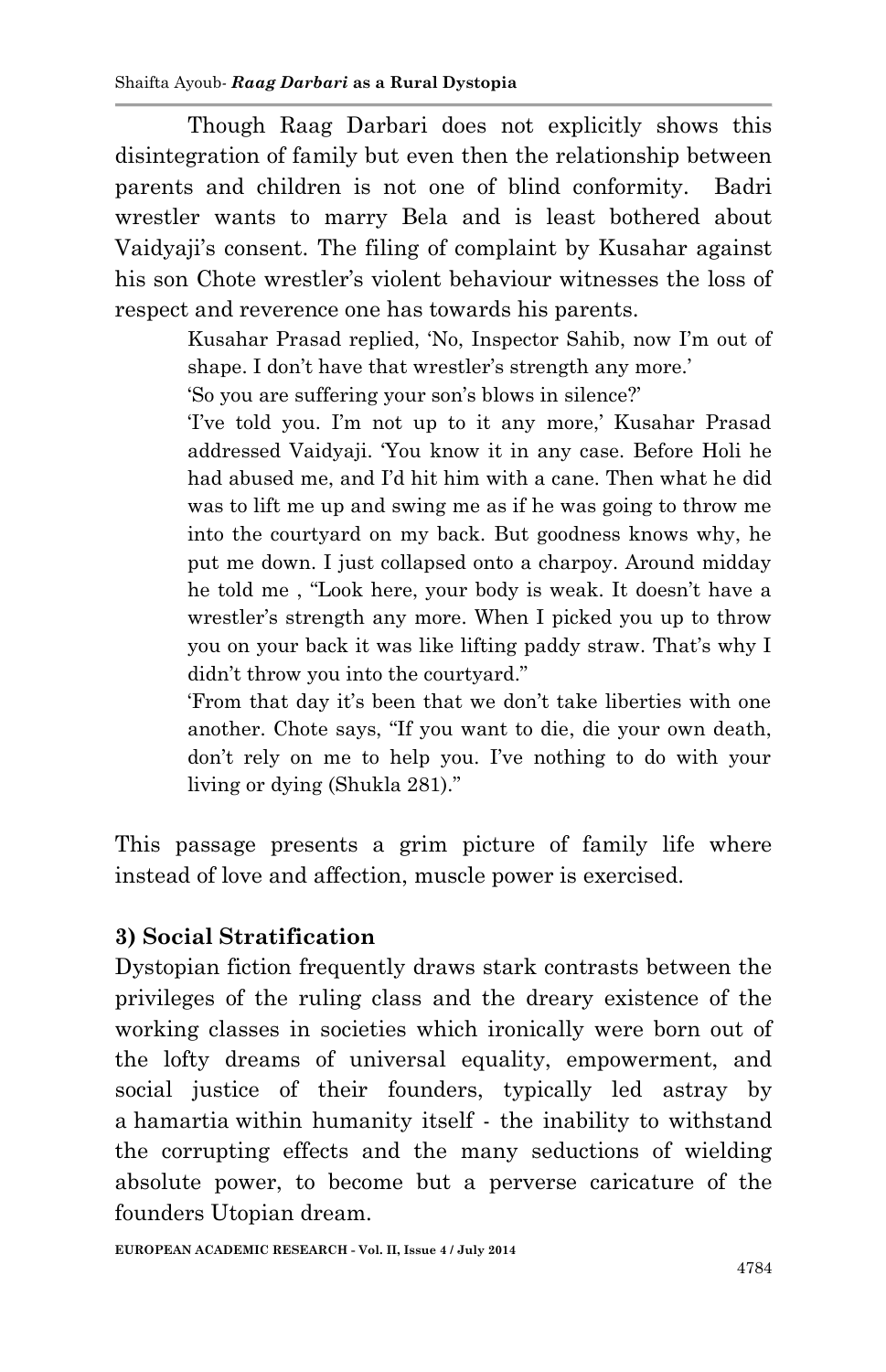In the novel *Brave New World*, written in 1931 by Aldous Huxley, a class system is prenatally designated in terms of Alphas, Betas, Gammas, Deltas, and Epsilons, with the lower classes having reduced brain-function and special conditioning to make them satisfied with their position in life.

In Raag Darbari, Langar is a characer who is a representative of the hapless common man who has to bend in front of the corrupt government system even to get small things done. Langar whose face is 'weathered by dust and thunderstorms' and whose 'thin body was covered with a quilted cotton jacket stands as an epitome of dreary life of poor people under corrupt state institutions.

Langar's presence in the narrative is all-pervasive, with his "Dharmayuddh" resolve. He is everywhere, at Vaidyaji's doorstep, "Chamrahi's" porch or even standing in front of the court's notice-board.

This is the hint that precedes his first appearance in the novel:

> The theory of reincarnation was invented in the civil courts so that neither plaintiff nor defendant might die regretting that his case had been left unfinished. Comforted by his theory, both could die in peace knowing they still had the next life in which to hear the judgement.(Shukla 31)

Fighting a case for seven years, Langar has been toiling for months to get one copy of a declaration. He fails to get the copy, but the oath both he and the court clerk swear to "neither take nor give" becomes the basis of the "dharmayuddh". And there's only one reason for this "dharmayuddh": that the ordinary people don't get easy victories.

# **Violence**

[Violence](http://en.wikipedia.org/wiki/Violence) is prevalent in many dystopias, often in the form of [war](http://en.wikipedia.org/wiki/War) (e.g. *[Nineteen Eighty-Four](http://en.wikipedia.org/wiki/Nineteen_Eighty-Four)*), urban crimes lead by (often teenager) gangs (e.g. *[A Clockwork Orange](http://en.wikipedia.org/wiki/A_Clockwork_Orange)*), rampant crime met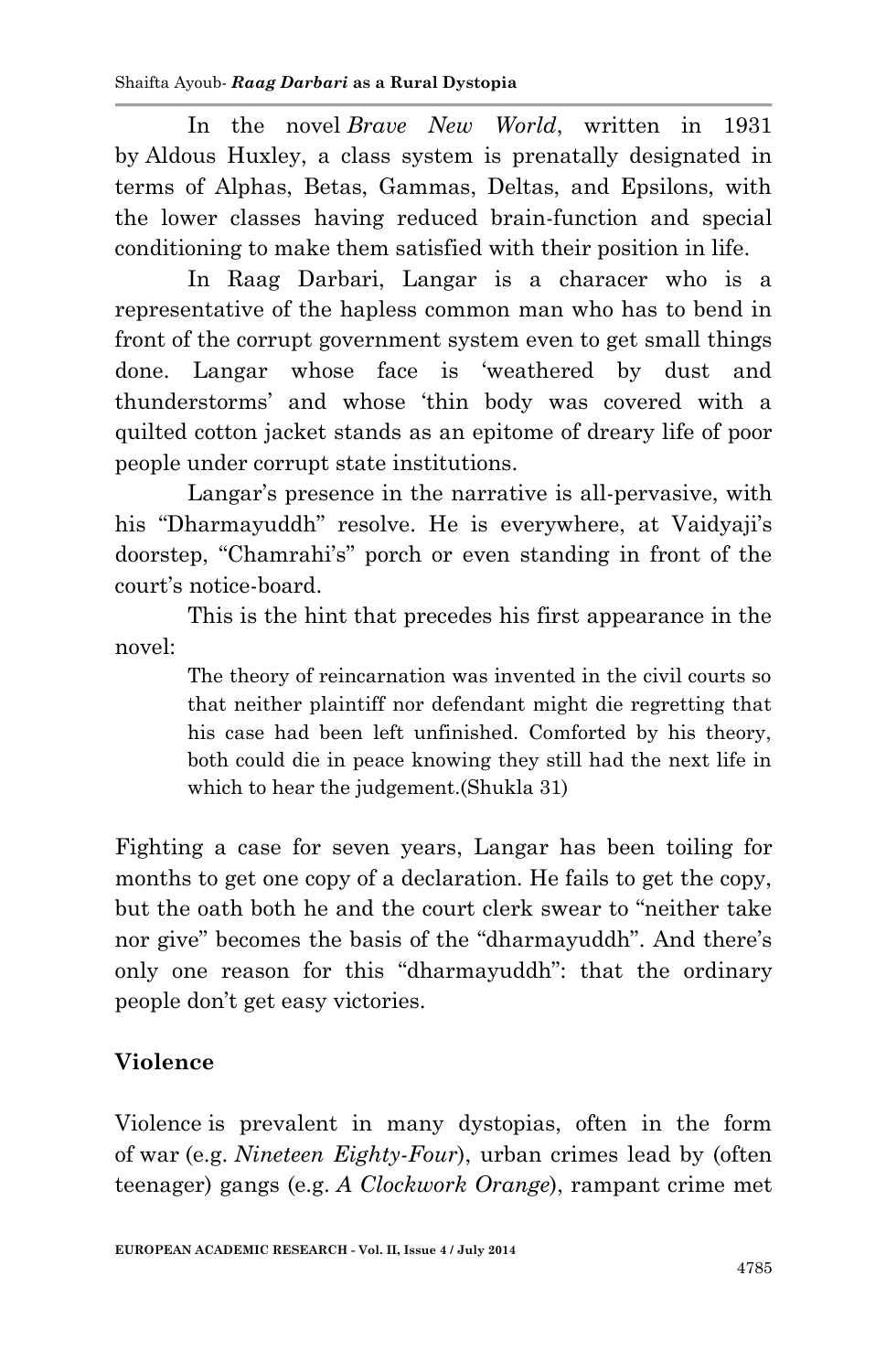by [summary justice](http://en.wikipedia.org/wiki/Summary_justice) or [vigilantism](http://en.wikipedia.org/wiki/Vigilante) (e.g. *[Judge Dredd](http://en.wikipedia.org/wiki/Judge_Dredd)*, *[Mad](http://en.wikipedia.org/wiki/Mad_Max)  [Max](http://en.wikipedia.org/wiki/Mad_Max)*), or [blood sports](http://en.wikipedia.org/wiki/Blood_sport) (e.g. *[Battle Royale](http://en.wikipedia.org/wiki/Battle_Royale)*, and *[The Running](http://en.wikipedia.org/wiki/The_Running_Man_(1987_film))  [Man](http://en.wikipedia.org/wiki/The_Running_Man_(1987_film))*). Also *The Hunger Games* and *Divergent* are prime examples of Dystopia's that contain war and violence.

Raag Darbari is no exception to this as in Shivpalganj muscle power and violence are instrumental for winning elections, earning respect and dominating and controlling vulnerable masses. Vaidyaji was re-elected as a manager of college on gun point and there are instances in the novel when Badri threatens people to conformism using his strength and power. Also Chote wrestler's violence is manifested in his cowardly act of father beating. Vaidyaji in spite of his corrupt ways of misleading people continues to rule Shivpaganj and to some extent it is because of his son's hooliganism that it is asserted in the novel, "Vaidyaji was, is and will remain…"(Shukla 28) and "Ruppan is a born leader because his fathers name is Vaidyaji" (Shukla 13).

Khanna Master's rebellion against Vaidyaji only brings his doom and he is forced to resign. In the following passage Khanna Master's frustration against Vaidyaji's vile means of administering the college succinctly highlights the extent to which Vaidyaji exercises his power in an immoral way.

> Khanna Master controlled the situation. "Don't mind his anger, we are all at our wit's end. It's very difficult. See for yourself, he appointed three of his relations masters this July. He's made them senior to us and is giving them all the responsibilities. Nepotism rules. Tell me, shouldn't feel bad?" (Shukla 101).

# **Conflict**

There is usually a group of people in a dystopian novel somewhere in the societies who are not under the complete control of the state, and in whom the hero of the novel usually puts their hope, although often he or she still fails to change anything. In Orwell's *[Nineteen Eighty-Four](http://en.wikipedia.org/wiki/Nineteen_Eighty-Four)* they are the "proles" (Latin for "offspring", from which "[proletariat](http://en.wikipedia.org/wiki/Proletariat)" is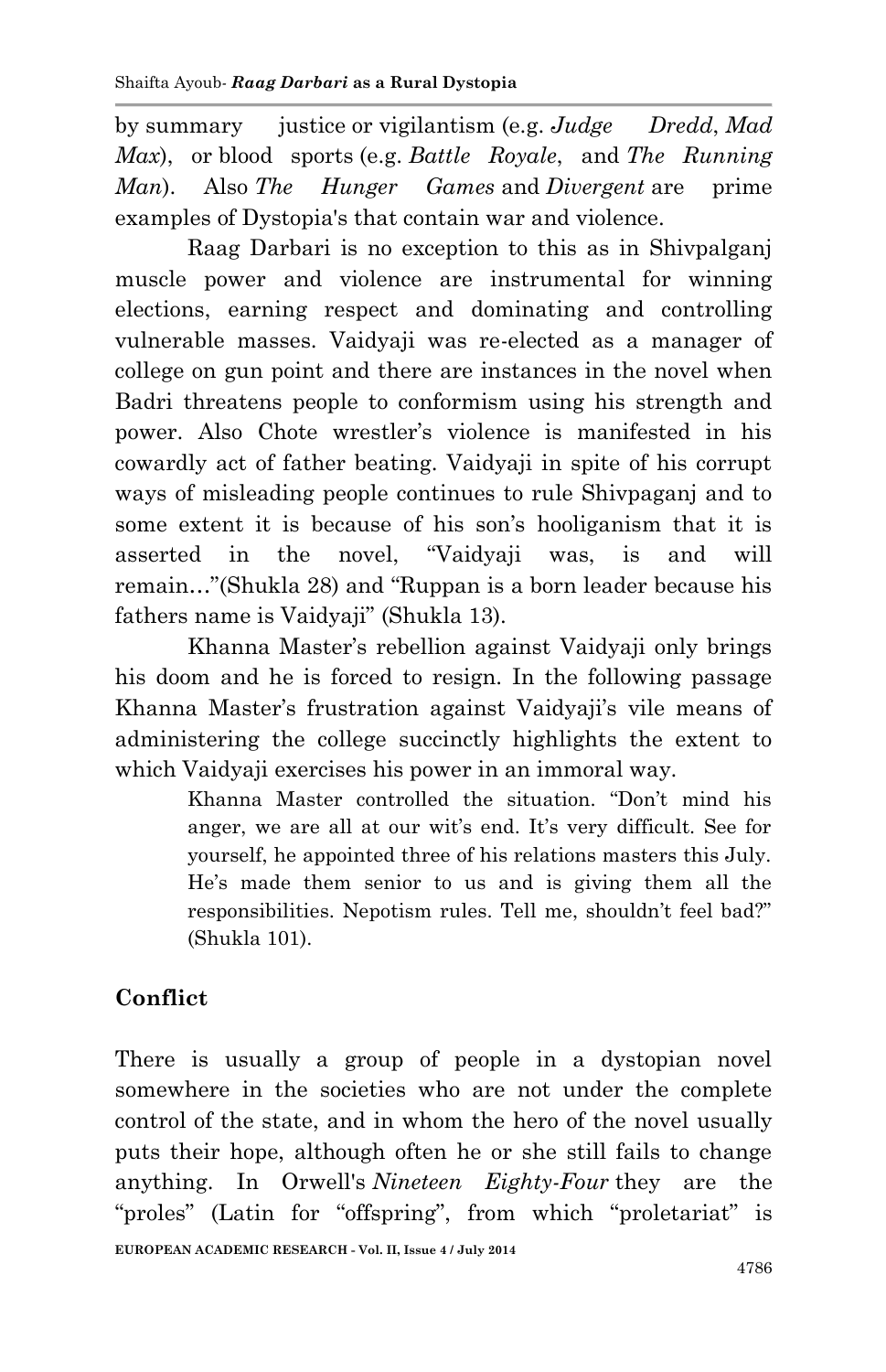derived), in Huxley's *[Brave New World](http://en.wikipedia.org/wiki/Brave_New_World)* they are the people on the reservation, and in *[We](http://en.wikipedia.org/wiki/We_(novel))* by [Zamyatin](http://en.wikipedia.org/wiki/Yevgeny_Zamyatin) they are the people outside the walls of the One State. In *[Fahrenheit](http://en.wikipedia.org/wiki/Fahrenheit_451) 451* by [Ray](http://en.wikipedia.org/wiki/Ray_Bradbury)  [Bradbury](http://en.wikipedia.org/wiki/Ray_Bradbury), they are the "book people" past the river and outside the city. In the case of *[Nineteen Eighty-Four](http://en.wikipedia.org/wiki/Nineteen_Eighty-Four)* such a group is reported by the government to exist, but it is postulated that it may just be an instrument of the government, and indeed that was the case.

Likewise there are people who rebel against the atrocious regime of Vaidyaji like Khanna Master, Malaviya, Ruppan Babu who rebels against his own father and even Rangnath who has pinned his hopes only to Khanna's group for the improvement of administration in the college. As village power politics surrounding Vaidyaji play out, lawsuits, vandalism, a trumped-up burglary charge, wheeling and dealing, corruption, all take centre stage and Rangnath, confronted with such chaos, finds his textbook learning irrelevant. There is an inner conflict in Rangnath's mind. His desire to find, peace, serenity and tranquility in the village life slowly falls apart. Rangnath discovers that the concept of village life being purer than city life is a myth, thats been shattered with the influx of petty politics, turf feuds and dubious morality into rural life. Rangnath is in a dilemma, he finds himself hapless and clueless in the face of rapid degradation of values.

#### **Climax and Dénouement**

The story is often (but not always) *unresolved* even if the hero manages to escape or destroy the dystopia. That is, the narrative may deal with individuals in a dystopian society who are unsatisfied, and may rebel, but ultimately fail to change anything. Sometimes they themselves end up changed to conform to the society's norms, such as in [With Folded Hands,](http://en.wikipedia.org/wiki/With_Folded_Hands) by [Jack Williamson.](http://en.wikipedia.org/wiki/Jack_Williamson) This narrative arc to a sense of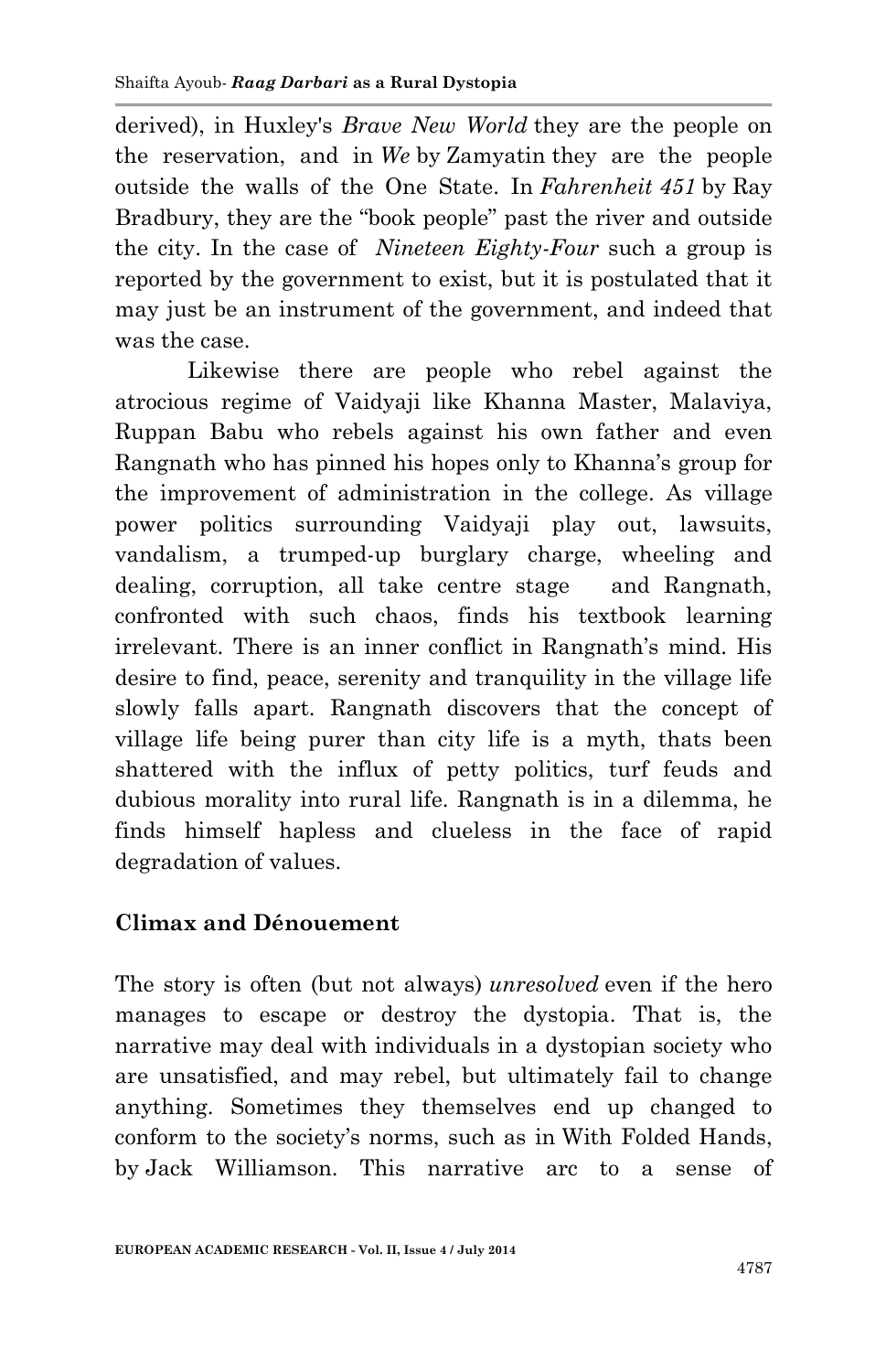hopelessness can be found in such classic dystopian works as *[Nineteen Eighty-Four.](http://en.wikipedia.org/wiki/Nineteen_Eighty-Four)*

"Shivpalganj also turns out to be a land of hopelessness; of feudalism, corruption and politics; of disease, desperation and deceit' (Sidharat). Rangnath after complete disillusionment 'felt sick and tired." "The strings of his soul now began to resound with the full melody of escapism" (Shukla 340).

> You are an average human being, and are stuck in the mud of humanity. You are surrounded by mud and mud alone.

> Don't extol mud. Don't be under the illusion that lotuses grow from it. Only mud flourishes in mud. Mud spreads mud, and throws up mud.

> Save yourself from the mud. Leave this place. Escape (Shukla 340)

At the end Rangnath escapes to, "Live in that world, where many intellectuals lie with their eyes closed." He is made to, 'Run, run run! as he is "being pursued by reality"(Shukla 341).

The corruption in Shivpalganj represents the microcosm of the macrocosm India and it is hinted at the end of the novel that this dreary dystopian plight is inescapable and unchangeable. This is quite obvious in Principal's remarks at the end when he addresses Rangnath, "How long can you go on escaping from this fact, Rangnath Babu? Wherever you go you will be taking some Khanna's place."

Also it is quite clear one who tries to bring change is no more than a fool and deviates from normalcy. "The Principal listened in surprise, and then said despondently, 'Babu Rangnath, your ideas are very elevated. But all in all, they just prove that you're a fool"(Shukla 343).

# **Conclusion**

"By inverting conventional descriptive logic, *Raag Darbari*  represents the utter failings of the ideals of the nationalist state in their post-colonial implementation and, more drastically, in their post-Nehruvian disintegration" (Anjaria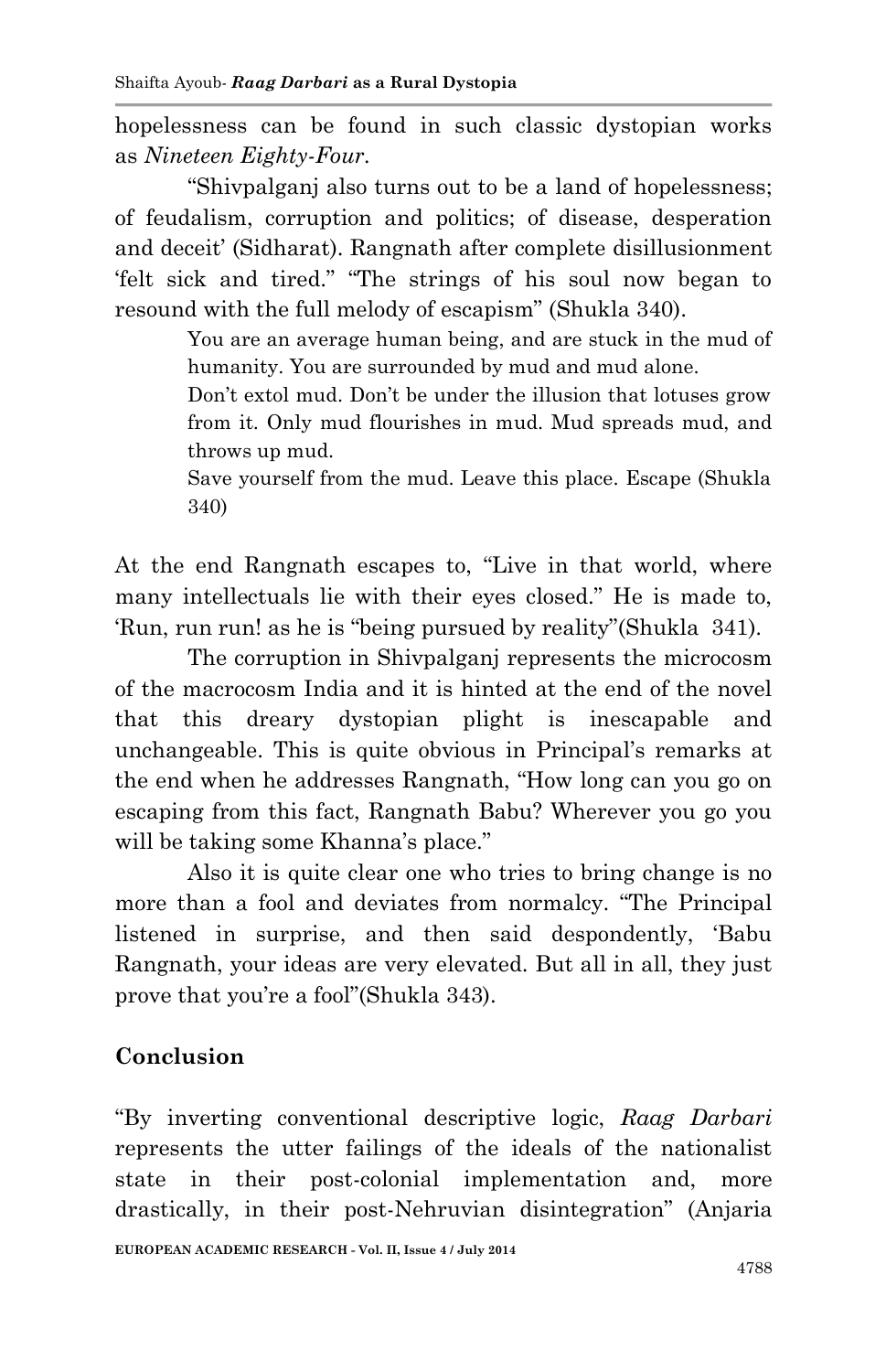4795). Not only is political disillusionment, moral bankruptcy and corruption evident in the novel but also the landscape, the environment depicted is hideous and unattractive. The women are always squatting in the fields to unburden themselves. Also the description of bus underlines the mucky atmosphere of the village.

> In our ancient books of logic it's written that wherever there is smoke there is fire. To this should be added that wherever there is a bus stand, there's filth. The filth at the Shivpalganj bus-stand was extremely well planned. Some natural means of promoting the Filth Propagation Programme already existed…All the domestic pigs of Shivpalganj used to arrive there in the morning…they assimilated the human filth and scattered it around. The breeze blowing across the pond towards the village centre forced the passengers sitting at the bus-stand to keep clothes over their noses (Shukla 315).

Raag Darbari becomes a typical example of dystopian fiction depicting, therefore, a village divorced of all idealistic notions of tradition and innocence. Shivpalganj although having a rural setting portrays a filthy landscape without any beautiful natural setting which is untouched by human corruption.

> By invoking the relationship between realist logic and the ideals of the liberal state, and then proceeding to invert such logic, the novel represents and thus critiques the collapse of nationalist idealism into manifestly dismal reality (Anjara 4798).

It exposes Indian democratic ideals, the hollow notion of rural innocence and beauty and portrays a very depressing picture of Indian bureaucracy and 'poignantly represents the extent to which the disillusionment of the era penetrates deeply into the Indian Psyche' ( Anjaria 4795)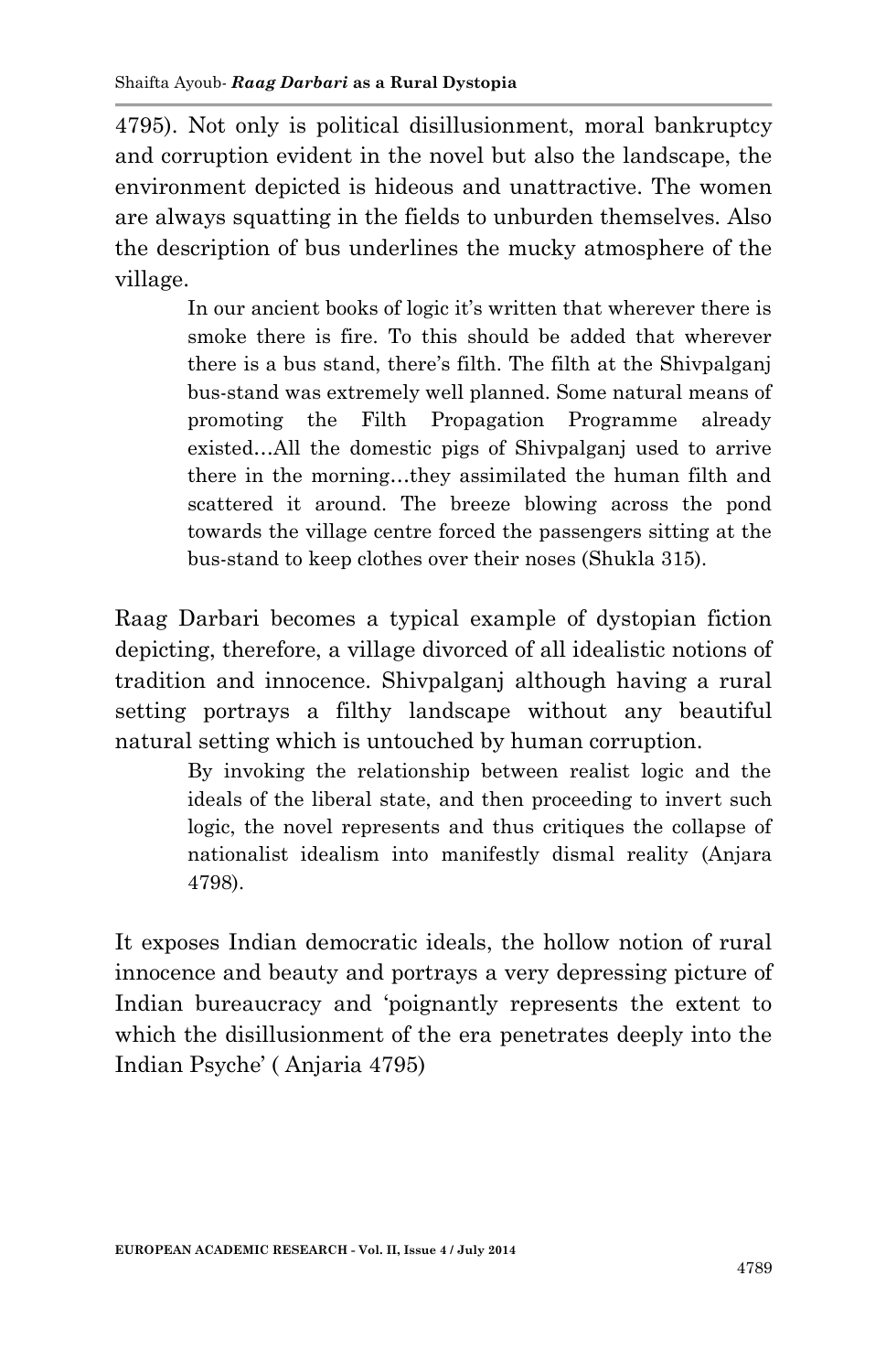#### **REFERENCES**

- Adiga, Aravind. 2008. *The White Tiger.* London: Atlantic Books. Print.
- Anjaria, Ulka. 2006. "Satire, Literary Realism and the Indian State: Six Acres and a Third and Raag Darbari." *Economic and Political Weekly* 41/46: 4795-4799. *JSTOR*. Web. 17 Sep. 2013.
- Mukherjee, Meenakshi. 1992. "Narrating a Nation." *Sahitya Academy* 35(4): 138-149. *JSTOR.*Web.17 Sep. 2013.
- Prasannarajan, S. 2008. "Alone in Duskland." *India Today* 27 October 2008: 7. Print.
- Rosie, Tanya. 2011-12. "Raymond Williams warned that in the course of 'realising the new fact of the city, we must be careful not to idealise the old and new facts of the country' (*The Country and the City* [1973]). Explore the salience of this belief about the relationship between urban and rural representation for regional fiction of the period." *Leading Undergraduate Work in English Studies* 4: 80-85. Web. 22 April 2104.
- Rushby, Kevin. 2008. "His Monster's Voice." *Guardian.co.uk. The Guardian*, 15 October 2008.Web.22 October 2008.
- Shukla, Shrilal. 1992. *Raag Darbari: A Novel.* Trans. Gillian Wright. New Delhi: Penguin. Print.
- Suneetha, P. 2012. "Double Vision in Aravind Adiga's *The White Tiger."Ariel: A Review of International English Literature* 42(2): 163-175.Web. 22 March 2014.
- Wordsworth, William. 2005. "The World Is Too Much with Us." *Norton Anthology of Poetry.* 5th ed. Eds. Margaret Ferguson, Marry Jo Salter, and Jon Stallworthy. New York: W. W. Norton & Company, Inc. Print.
- Yeats, W. B. "The Lake Isle of Innisfree." 2005. *Norton Anthology of Poetry.* 5th ed. Eds. Ferguson, Margaret, Marry Jo Salter, and Jon Stallworthy. New York: W. W. Norton & Company, Inc. Print.